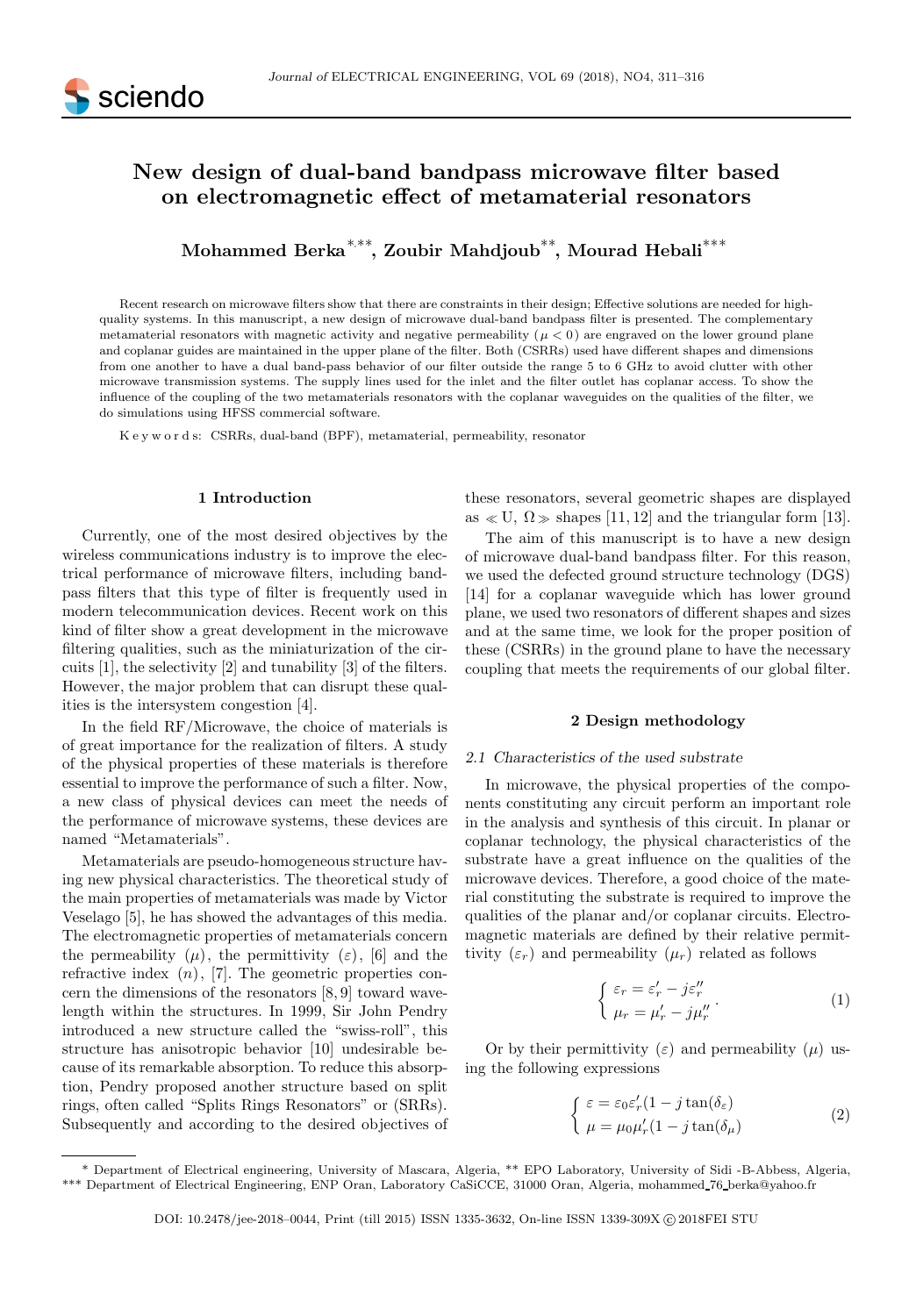

Fig. 1. Cavity filled with three dielectrics:  $(a) - 3-D$  model on HFSS,  $(b) - \text{cross section}$ 



Fig. 2. Absorption characteristics of the three selected materials

whose loss characteristics (dielectric loss tangent) are given by

$$
\begin{cases}\n\delta_{\varepsilon} = \tan^{-1}\left(\frac{\varepsilon_{r}^{\prime\prime}}{\varepsilon_{r}^{\prime}}\right) \\
\delta_{\mu} = \tan^{-1}\left(\frac{\mu_{r}^{\prime\prime}}{\mu_{r}^{\prime}}\right)\n\end{cases} \tag{3}
$$

where  $\varepsilon_0 = 8.85 \times 10^{-12} \text{ F/m}$ , and  $\mu_0 = 4\pi \times 10^{-7} \text{ H/m}$ are the vacuum permittivity and permeability. To perform the selection on the substrate, we will compare the absorption of three materials (often used for planar and/or coplanar circuits) of the same thickness  $h$  from three square shaped Cavity fulfilled by three materials  $(\mu_r = 1)$  located between two conductive planes (Copper). The absorption in each structure is given by the following relationship, with  $S_{21} = 0$ , [15]

$$
A_b = 1 - |S_{11}|^2. \tag{4}
$$

The thicknesses of the two planes drivers do not have importance. We polarize our structure by a plane wave in the electric field is along the axis  $O_z$ , HFSS simulator gives the absorption characteristics of the three materials as follows from Fig. 2.

Table 1 with  $W = 2.6$  mm,  $h = 0.35$  mm and  $\Delta y =$ 0.2 mm for each material, summarizes our results with the dimensions of the proposed structure.

Table 1.

| Materials     | $\varepsilon_{r}''$ | $A_b$<br>$(\%)$ | $\mathcal{T}_{T}$<br>(GHz) | $h_{\lambda}$ |
|---------------|---------------------|-----------------|----------------------------|---------------|
| Epoxy FR4     | 0.088               | 98.33           | 5.91                       | $\lambda/145$ |
| Alumina 96%   | 0.056               | 80.63           | 4.68                       | $\lambda/183$ |
| Rogers (4003) | 0.009               | 71.50           | 5.83                       | $\lambda/147$ |

We chose the portions  $(W, h, \Delta y)$  to get the absorption in the band rejection, allowing us to choose the best substrate in the design of our filter. According to our results, we note that the substrate Rogers (4003) is the most suitable with less absorption and a thickness of about  $(\lambda/147)$ around the resonant frequency ( $f_r = 5.83$  GHz).

# 2. 2 Properties of used complementary metamaterial resonators

The electromagnetic characteristics of complementary split ring resonator (CSRRs) are different from those of the metamaterial resonator (SRRs). For the geometric characteristics, the (CSRRs) also has very small dimensions to the wavelength at resonance. In physical terms, the (CSRRs) is the complement of (SRRs), ie everything that is in the conductive tracks in (SRRs) becomes slots in the (CSRRs) and vice versa. The (SRRs) work correctly when the magnetic field is perpendicular to the rings, so the (CSRRs) resonate when the electric field is perpendicular to the same rings. Both (CSRRs) proposed in this work have two different forms, the first Complementary resonator in a spiral shape and the second is circular but in symmetrical type (CSRRSs) (complementary split ring resonators symmetrical).

The (CSRRs) spiral is formed by two circular rings connected by an inclined slot. For (CSRRSs) there are two inner and outer rings, each one has two interruptions of the slot. In the outer ring, the two interruptions are in the  $H$  direction, while for the inner ring the interruptions are in the  $k$  direction. We represent the two (SRRs) in different shape and size and his complementary resonators (CSRRs) in Fig. 3 and Fig. 4.

The (CSRRs) spiral can be regarded as mainly an electric dipole, its equivalent circuit model behaves like a  $L_0C_0$  resonator excited by an electric field perpendicular to the plane of the rings [16]. For the equivalent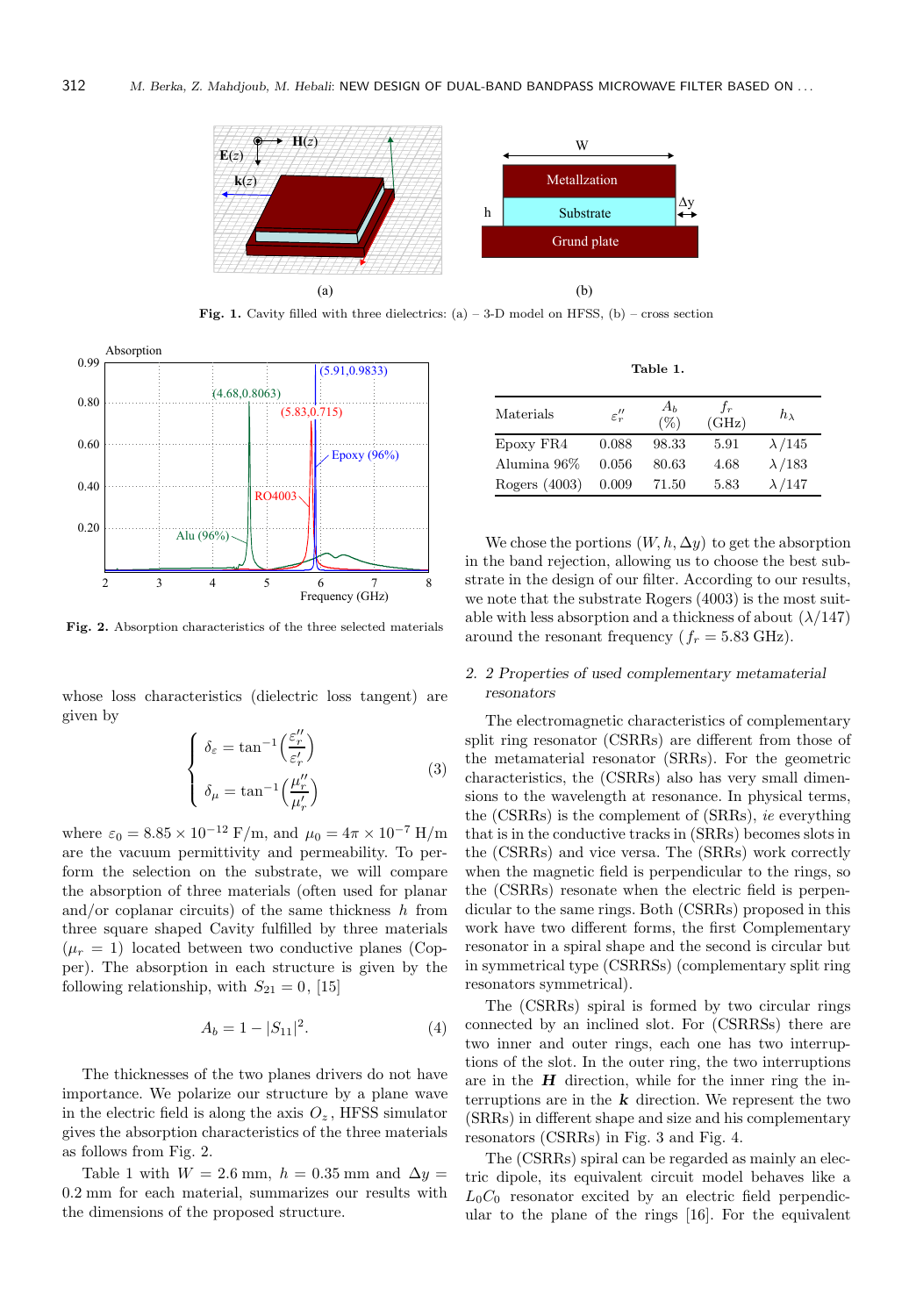

Fig. 3. SRRs shapes: (a) – spiral, (b) – symmetrical circular



Fig. 4. CSRRs shapes: (a) – spiral, (b) – symmetrical circular



Fig. 5. Equivalent circuit model for:  $(a) - (CSRRs)$  spiral,  $(b) - (CSSRRs)$ 

circuit (CSSRRs) there are two series resonators compounds of the inductance  $L_1$  and the capacitance  $C_1$ , these resonators represent the two defected half-circles to the outer ring. The inner ring with the additional connection slot corresponds to the resonator formed by the inductance  $L_2$  and capacity  $C_2$ . The  $C_p$  capacity represents the coupling between the inner and outer rings [17]. Figure 5. shows the two equivalent circuit models.



Fig. 6. Top view of the global filter

## 2.3 Proposed dual-band (BPF)

The overall filter consists of two coplanar lines coupled in parallel in the upper surface of (RO4003) substrate. For

these coupled lines, the electromagnetic coupling between the two lines depends on the technological limit; it will be a maximum coupling when the two lines are close to each other (spacing of about  $20 \mu m$ ). The (CSRRs) are located in the area between the two coplanar lines but the etching is done in the bottom ground plane of the substrate. When the two (CSRRs) for different shapes and sizes are located between the coplanar lines, the spacing distance is important which causes a high level of losses and a much narrower bandwidth.

Our design is to improve the level of coupling with the (CSRRs) without increasing the level of losses. A distance  $(\Delta + S)$  between each coplanar line and one of two (CSRRs) is fixed when the  $(\Delta)$  value takes the half of the thickness of the substrate used, the width of each line is the same value as  $(\Delta)$ . The coplanar lines are quarterwave  $(\lambda/4)$  to the magnetic resonance of the smaller (SRRs), they have the same length to have a symmetrical coupling. The dimensions of the two (CSRRs) are selected to have resonances of (SRRs) outside the range 5–6 GHz. The (CSRRs) are placed in the lower face of the substrate such that their interruptions are oriented to the coplanar lines from one another to increase the level of coupling. The spacing between the two (CSRRs) is the order of  $(2\Delta)$ . The overall filter is shown in Fig. 6.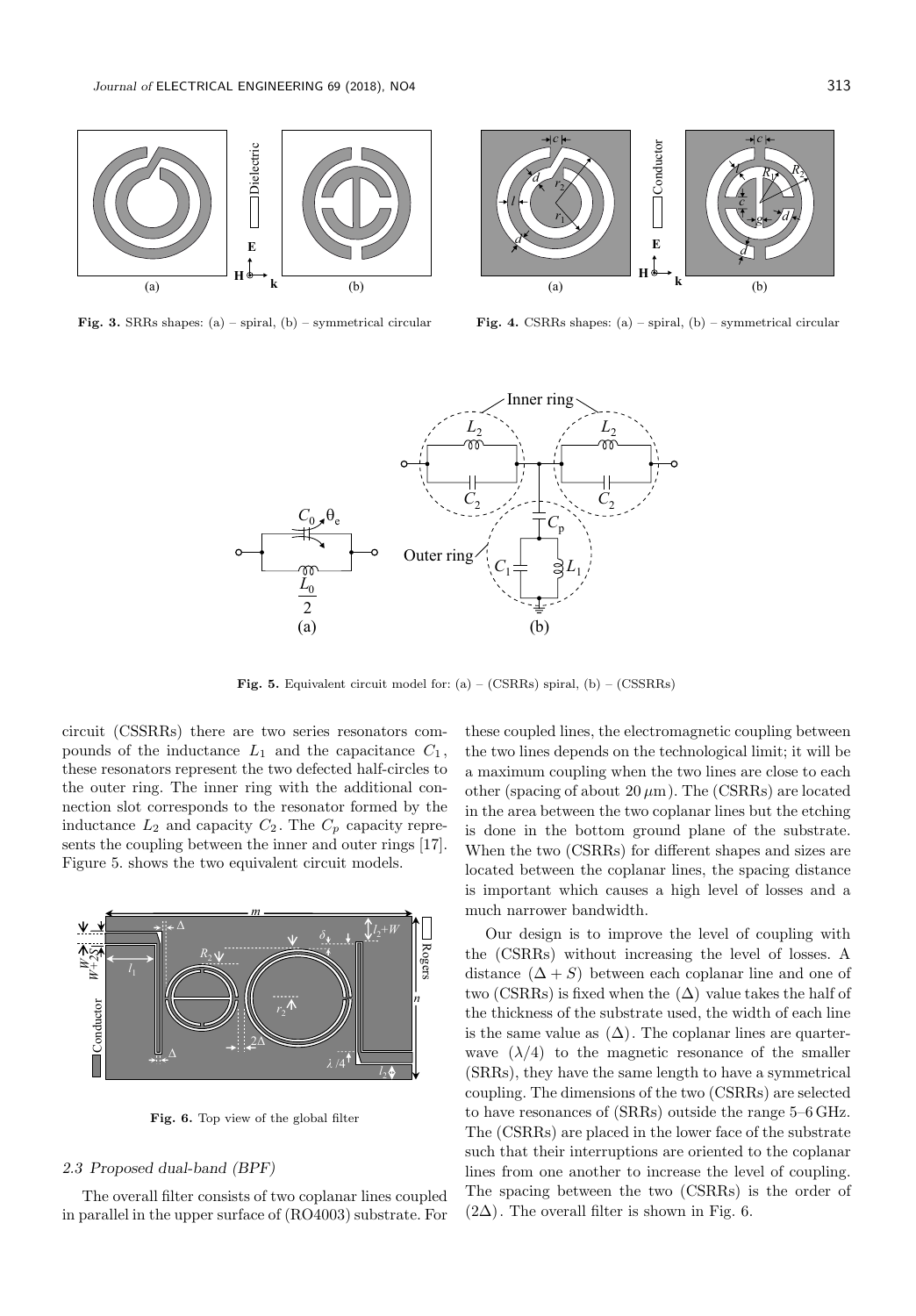

Fig. 7. 3-D view: (a) – spiral (SRRs), (b) – symmetrical circular (SRRs)

Table 2. Electromagnetic characteristics of both SRRs

|                                                  | $R_2$ (mm)          |     |     | $r_2$ (mm) |      |      |
|--------------------------------------------------|---------------------|-----|-----|------------|------|------|
|                                                  | 1.5                 | 1.7 | 1.9 | 2.8        | 3.2  | 3.4  |
| $f_r$ (GHz)                                      | 6.80 6.70 6.43 4.57 |     |     |            | 4.38 | 4.17 |
| $*P_R$ (dB) -11.93 -21.6 -21.8 -27.5 -17.9 -21.4 |                     |     |     |            |      |      |

\* Return loss

Table 3. Overall filter Dimensions in mm

| $R_2$ | $r_2$ | $\lambda/4$ | δ       |
|-------|-------|-------------|---------|
| 1.9   | 2.8   | 6.2         | $0.3\,$ |
| W     | Δ     | l1          | lэ      |
| 0.6   | 0.175 | 2.575       | 0.85    |

## 3 Discussion of results

## 3.1 Electromagnetic characteristics of(srrs)

The electromagnetic characteristics of (SRRs) depend essentially on the dimensions of these complementary resonators). Here, the choice of the diameter plays the major role to obtain the different resonances. The two resonators are shown in Fig. 7.

On the simulator, the polarization of the two structures is in the  $O_z$  direction. We define both electric and magnetic wall, the thickness  $(t)$  of each (SRRs) on copper is of the order of  $5 \mu \text{m}$ . We stimulate our resonators for three different values of  $r_2$  and  $R_2$ . The dimensions  $(c = d = l = 0.15$  mm) are identical in the two forms of resonators and  $(q = 0.15 \text{ mm})$  in the symmetrical circular resonator. The (SSRs) spiral behavior can be represented by Fig. 8. and that of the (SRRs) symmetrical circular is shown in Fig. 9.

The characteristics of the two shapes of (SRRs) are summarized in Table 2.

From Table 2, we can choose the two complementary resonators according to the geometric and electromagnetic characteristics of the split resonators (SRRs) for the two proposed forms. To miniaturize the global filter and to be able to contain both (CSRRs) between the two coplanar guides (CPW), we chose the spiral (CSRRs) which has the dimensions ( $c = d = l = 0.15$  mm and  $r_2 = 2.8$  mm) and that of the symmetrical circular shape which has the dimensions ( $c = d = l = 0.15$  mm and  $R_2 = 1.9$  mm).

## 3.2 Overall filter response

According to our previous results on the characteristics of (SRRs) and the physical and geometrical characteristics of the substrate used, we can characterize our filter in Table 3.

Our filter has length and width  $(m = 16 \text{ mm}, n =$ 9.3 mm), on the 3-Modeler of HFSS simulator, our filter can be represented in Fig. 10.

The filter response is illustrated in Fig. 11.

The phase parameters of the overall filter are shown in Fig. 12.

Figure 11 shows in the frequency range 2 to 10 GHz the response of our overall structure, it is noted that the latter has a filtering behavior. It is indeed a dual-band bandpass filter. It may be noted that both of our filter bandwidths are outside the 5 to 6 GHz band, which justifies our choice on complementary metamaterial resonators (CSRRs) on both counts; shapes and dimensions. We can also say that the resonances of our filter are remoted to the band 5 to 6 GHz, especially to low frequency (5 GHz). On the same response from our filter, the two zero frequencies can be noted ( $f_{z1} = 3.06$  GHz,  $f_{z2} = 8.46$  GHz).

# 4 Conclusion

A new dual-band bandpass filter is presented in this paper; the characteristics of the filter are obtained by the coupling of the coplanar waveguide (CPW) with complementary metamaterial resonators. In our design we used two different (CSRRs) maintained in the lower ground plane to ensure a sufficient coupling with the CPW despite for a considerable distance and also to have (SRRs) magnetic resonance outside the 5 to 6 GHz band. Both (CSRRs) has allowed us to reinforce this coupling with the least possible losses which gives us a remarkable robustness to our overall structure, this structure has a rejection in the 5 to 6 GHz band. So, we obtained the desired electrical qualities for our filter.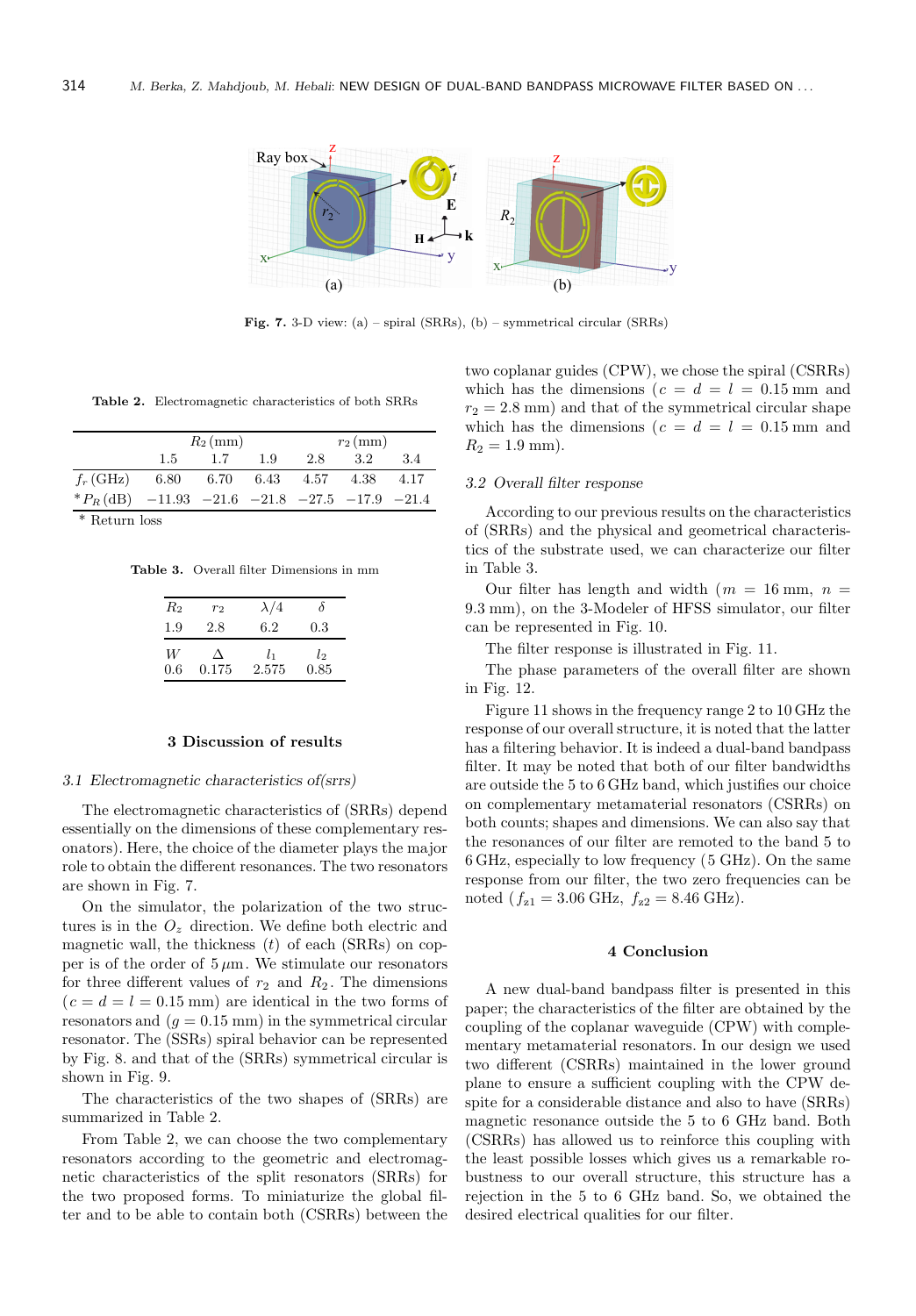

Fig. 8. Transmission of spiral (SRRs) for the three rays



Fig. 9. Transmission of symmetrical circular (SRRs) for the three rays



Fig. 10. Overall filter: (a) – top view, (b) – bottom view, (c) – 3-D view



Fig. 11. Overall filter response

#### **REFERENCES**

- [1] G. A. Kouzaev, "Integrated Filters and Power Distribution Circuits", Applications of Advanced Electromagnetic vol. 169, 2013, pp. 341–357.
- [2] J. Xu, Y. Ji, C. Miao and W. Wu, "Compact Bandpass Filter with High Selectivity and Wide Stopband using Slotted Stepped-Impedance Resonator", Journal of Electronics vol. 29, 2012, pp. 23–26.



Fig. 12. Phase parameters of overall filter

- [3] N. Benmostefa, M. Meliani and H. Ouslimani, "Metamaterial Tunable Filter Design", Journal of Electromagnetic Analysis and Applications vol. 5, 2013, pp. 250–254.
- [4] Yuan Gao, Yuanjin Zheng and Ban-Leong Ooi, "A 0.18-/spl mu/m CMOS UWB LNA with 5GHz Interference Rejection", IEEE Radio Frequency Integrated Circuits (RFIC) Symposium, 2007, pp. 47–50.